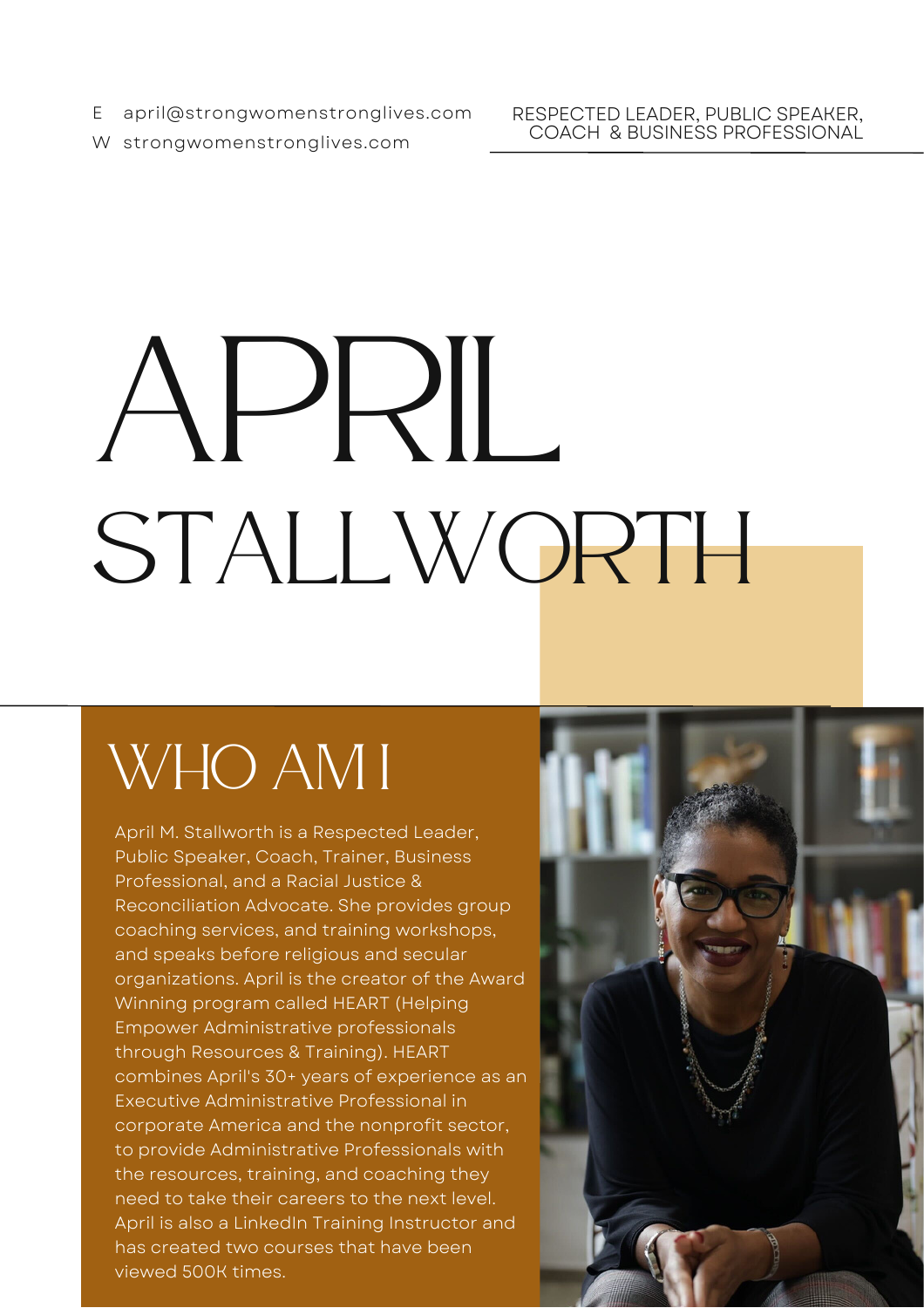## SERVICES OFFERED

**WORKSHOPS** 

 $\bigcup_{\text{Customized, personal and}} \bigcup_{\mathcal{O}}$ professional development workshops that are tailored to meet your organization's specific needs. Workshops are interactive, include helpful takeaways and designed to last from one hour to a full day session.

## 02 KEYNOTE SPEAKER

A core message designed to energize and inspire your audience. April combines a totally entertaining sense of humor with a "keep it real" approach that immediately draws her audience in.



03 VIRTUAL TRAINING<br>April is an Instructor for April is an Instructor for the LinkedIn Learning Platform. Check out my published courses for [Administrative](https://www.linkedin.com/learning/administrative-professional-tips?trk=embed_lil) Support Professionals.

### POPULAR TOPICS OF INTEREST

#### ADMINISTRATIVE PROFESSIONALS

- "You are the HEART of the Workplace"
- "Level-Up"
- "Start Monday Right"
- "The Enneagram at Work"
- Customized topics available per request

WOMEN'S MINISTRY

- "Creating Your Vision & Finding Your Purpose:
- "Redefining Success"
- "The Spirit of After"
- "Self-Care Strategies to Transform Your Life"

#### SPEAKER FEES

\$5000 per day for in-person opportunities Inquire about virtual. \*fees do not include travel and lodging

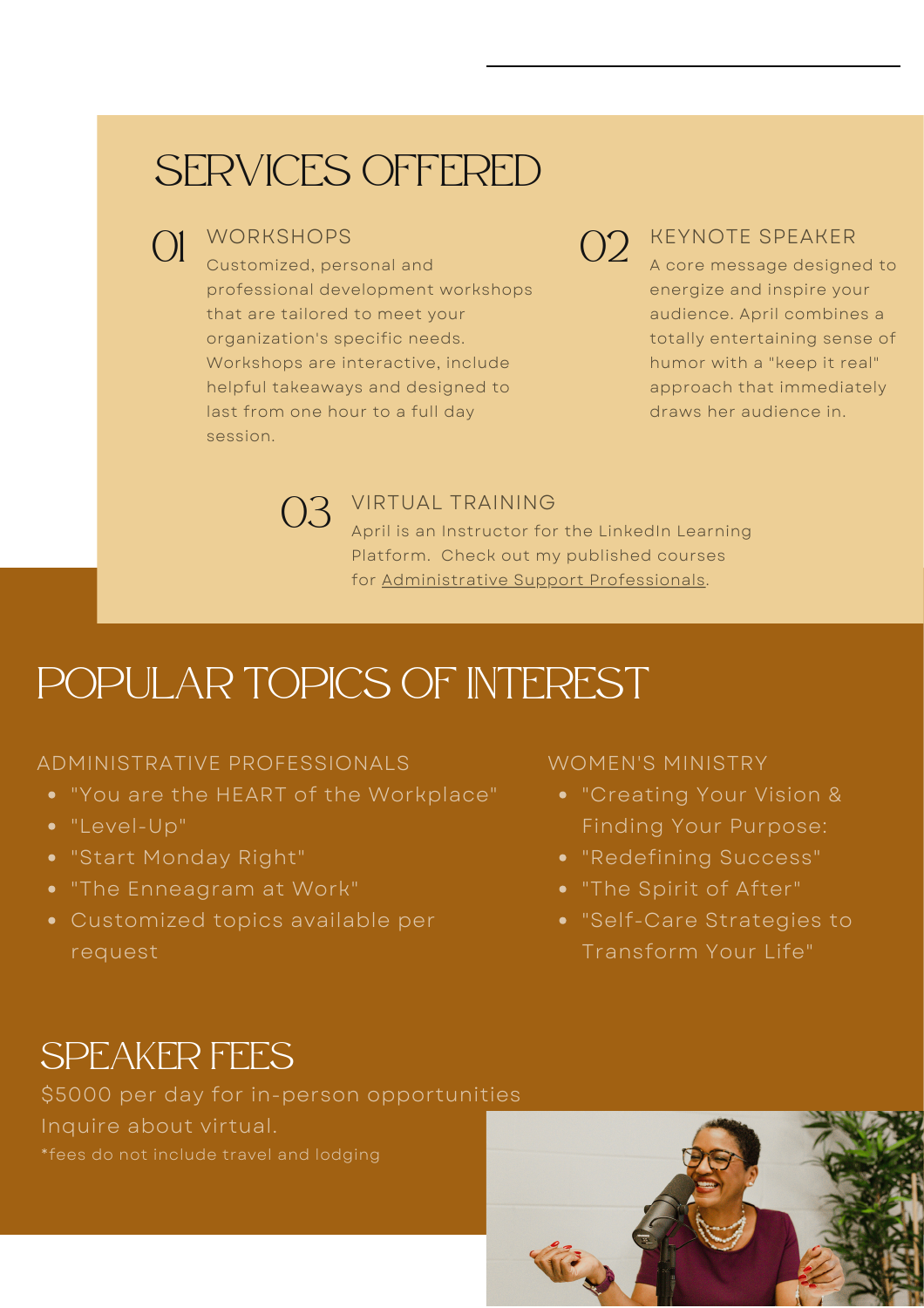# LINKEDIN STATISTICS

450K+ TOTAL 7.8K TOTAL LEARNERS SHARES

29K TOTAL 7.3K TOTAL LIKES FOLLOWERS

## EDUCATION

BACHELOR OF SCIENCE IN MANAGEMENT 2008, UNIVERSITY OF PHOENIX

CERTIFIED CHRISTIAN LIFE COACH CERTIFICATION 2009, PCCCA

MASTER OF ARTS IN MANAGEMENT AND LEADERSHIP 2013, LIBERTY UNIVERSITY

# NOTABLE CLIENTS

TD Jakes Ministries

Coca-Cola Latin America

Propel Women - Christine Caine

Johnson & Johnson

American Society of Administrative Professionals

Blue Cross Blue Shield

Executive Secretary Global